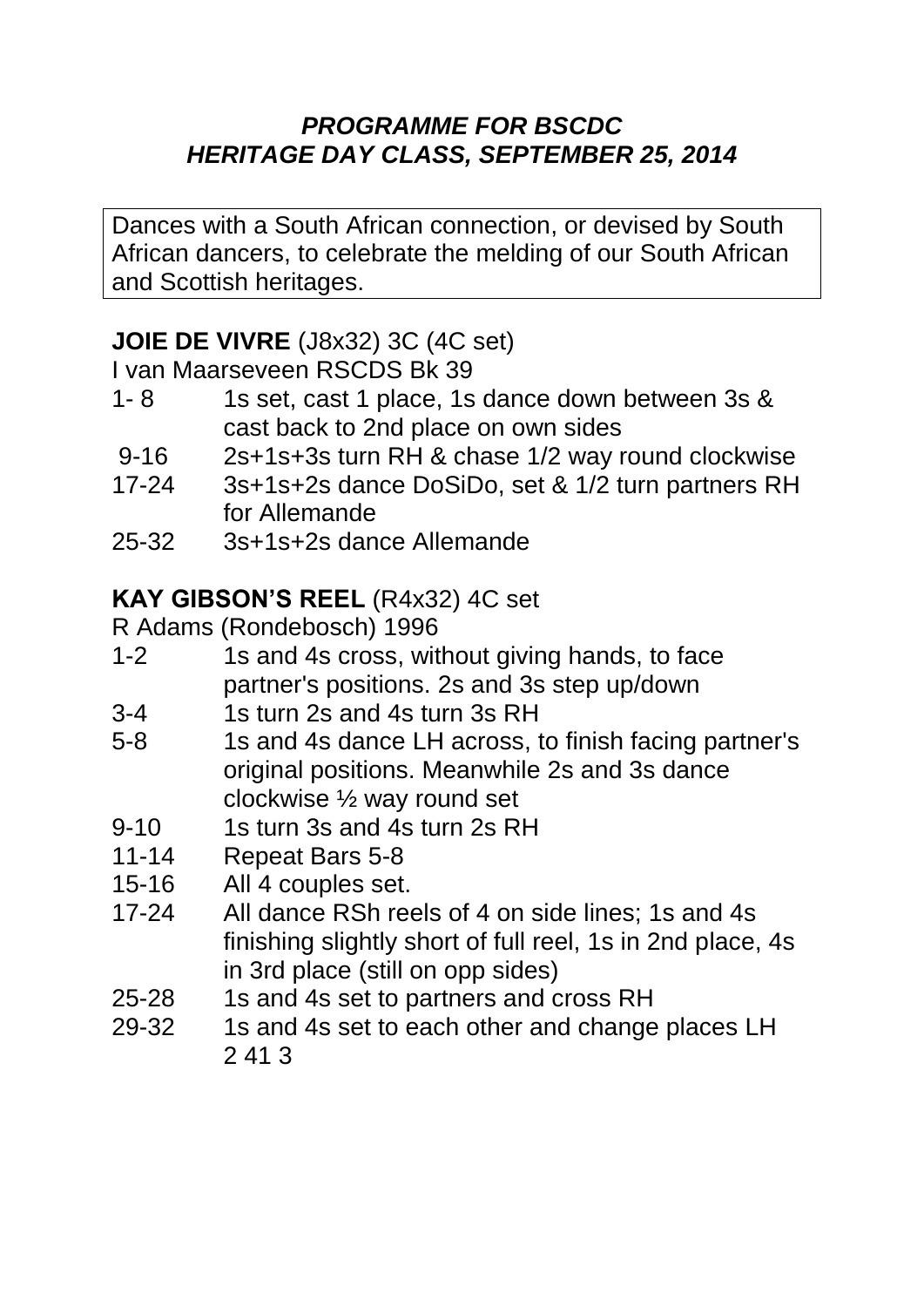## **CAPE TOWN WEDDING** (S8x32) 3C (4C set)

T Kerr RSCDS BK 39

- 1- 8 1s cross (no hands) to 2nd place, dance out & 1/2 turn 3s with nearer hand, 1s (in 3rd pl) 1/2 turn RH & lead up to top ending in prom hold
- 9-16 1s in prom hold dance reel of 3 with 2s (RSh to 2L to start) 1s end in middle at top facing down (Lady on Mans Left) & 3s step in & face up
- 17-24 1s+2s+3s set, 1s+3s Petronella-in-tandem to sides as 2s petronella into middle, 1s+2s+3s (join hands in circle) set & cast back to places
- 25-32 1s+2s dance the Knot

**SEVENTH WONDER** (R3x32) 3C set Andrew Hodgson

- 1- 8 1s cross & cast then dance  $\frac{1}{2}$  Fig of 8 round 2s
- 9-16 1s dance Pass+Turn with 1st corners & pass RSh to face 2nd corners, Pass+Turn with 2nd corners ending in 2nd place own sides
- 17-24 2s+1s+3s dance chase ½ way clockwise then turn partners RH 1½ times
- 25-32 1s+2s Set+Link, 3s+2s Set+Link

# **BARBARA'S CELEBRATION** (R8x32) 3C (4C set)

Barbara Braime South African SCD Bk

- 1- 8 1s cross RH, cast 1 place, 2s+1s+3s set & 1s turn LH to face 1st corners
- 9-16 1s turn 1st corners RH, passing RSh dance 1/2 reels of 4 with 2nd corners & end passing RSh to face 3rd corners
- 17-24 1s turn 3rd corners RH, passing RSh dance 1/2 reel of 4 with 4th corners & end in middle (Lady above Man)
- 25-32 1s dance RH across (Lady with 2s & Man with 3s), 1s set advancing & turn 2H to 2nd places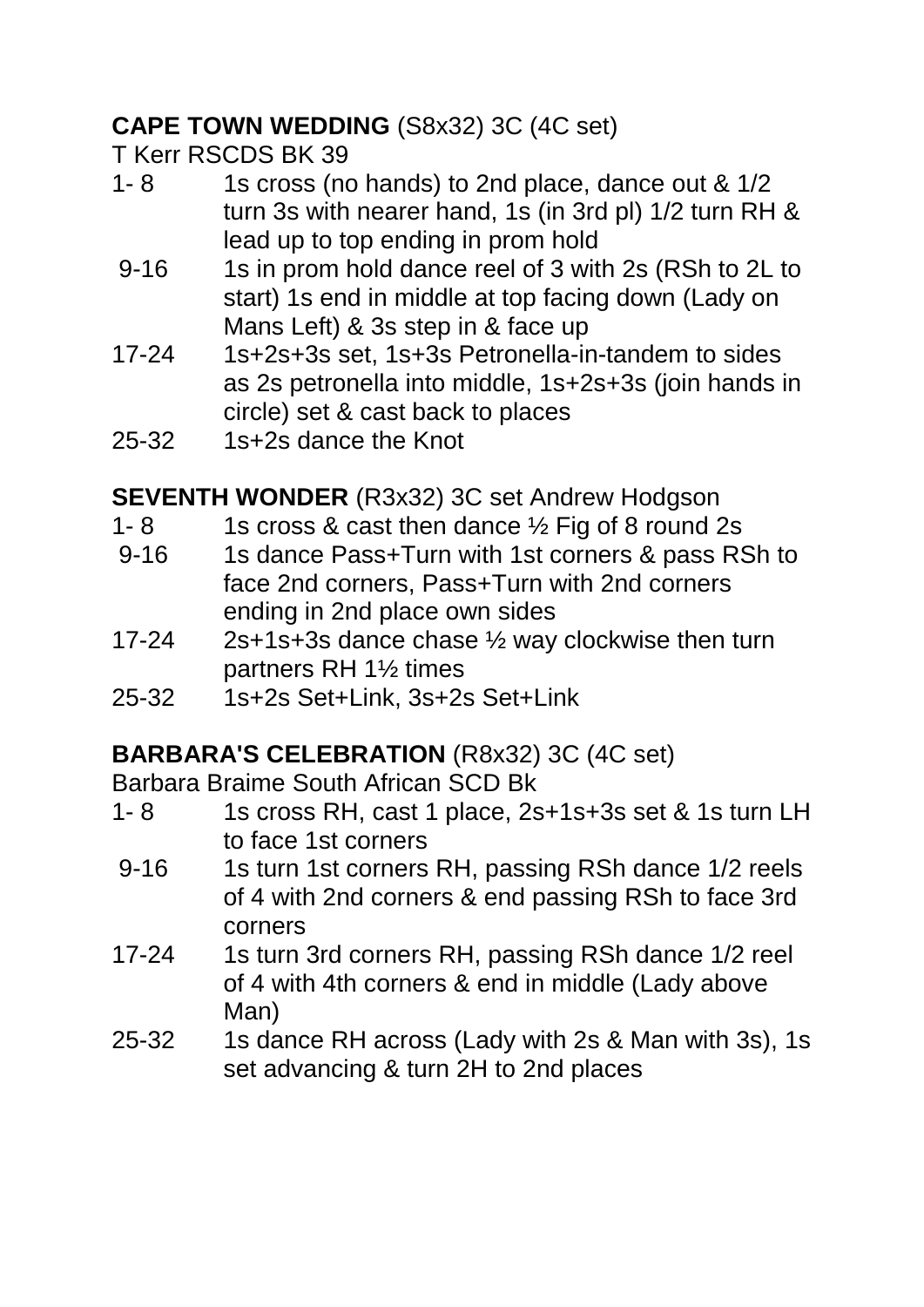**JOAN EVANS STRATHSPEY** (S8x32) 3C (4C set) Tom Kerr

- 1-9 1s, 2s & 3s couples dance mirror reels of three
- 9-12 1s and 3s set advancing; turn partners BH opening out to face each other, 1s facing down and 3s facing up
- 13-16 1s and 3s dance  $\frac{1}{2}$  R+L, finishing on side lines
- 17-20 2s dance ½ reel of four with 1st corners, passing left shoulder to begin
- 21 24 2s dance ½ reels of four with 2nd corners; all finish back in original places
- 25 32 1s and 2s dance Untie the Knot

### **UNDER AFRICAN SKIES** (R8x32) 3C (4C set)

R Goldring Many Happy Hours

- 1- 4 1M+3L Adv to centre & set turning right about to face partner
- 5- 8 1M & 3L 1/2 turn partner RH retaining hold & Bal-inline in diagonal lines of 3 (1s with 2M, 3s with 2L)
- 9-16 1s+2M & 3s+2L dance parallel reels of 3 (1s & 3s giving Rsh to partner to start
- 17-24 1M & 3L (followed by partner) chase clockwise to 3rd/1st places & all turn RH into Allemande hold. 3 2 1
- 25-32 3s+2s+1s dance Allemande but on bars 31/32 1s cast to 2nd place as 2s dance up to 1st place). 2 1 3

### **A TRIP TO THE DRAKENSBERG** (J8x40) 3C (4C set) B

Braime RSCDS Bk 38

- 1- 8 1s set, cast 2 places & dance up to top (end with 2s stepping in below 1s)
- 9-16 1s+2s dance Poussette (end with 1s facing 1st corners)
- 17-24 1s dance 1/2 diagonal reel of 4 with 1st corners & dance 1/2 reel with 2nd corners (1s end 2nd place opposite side)